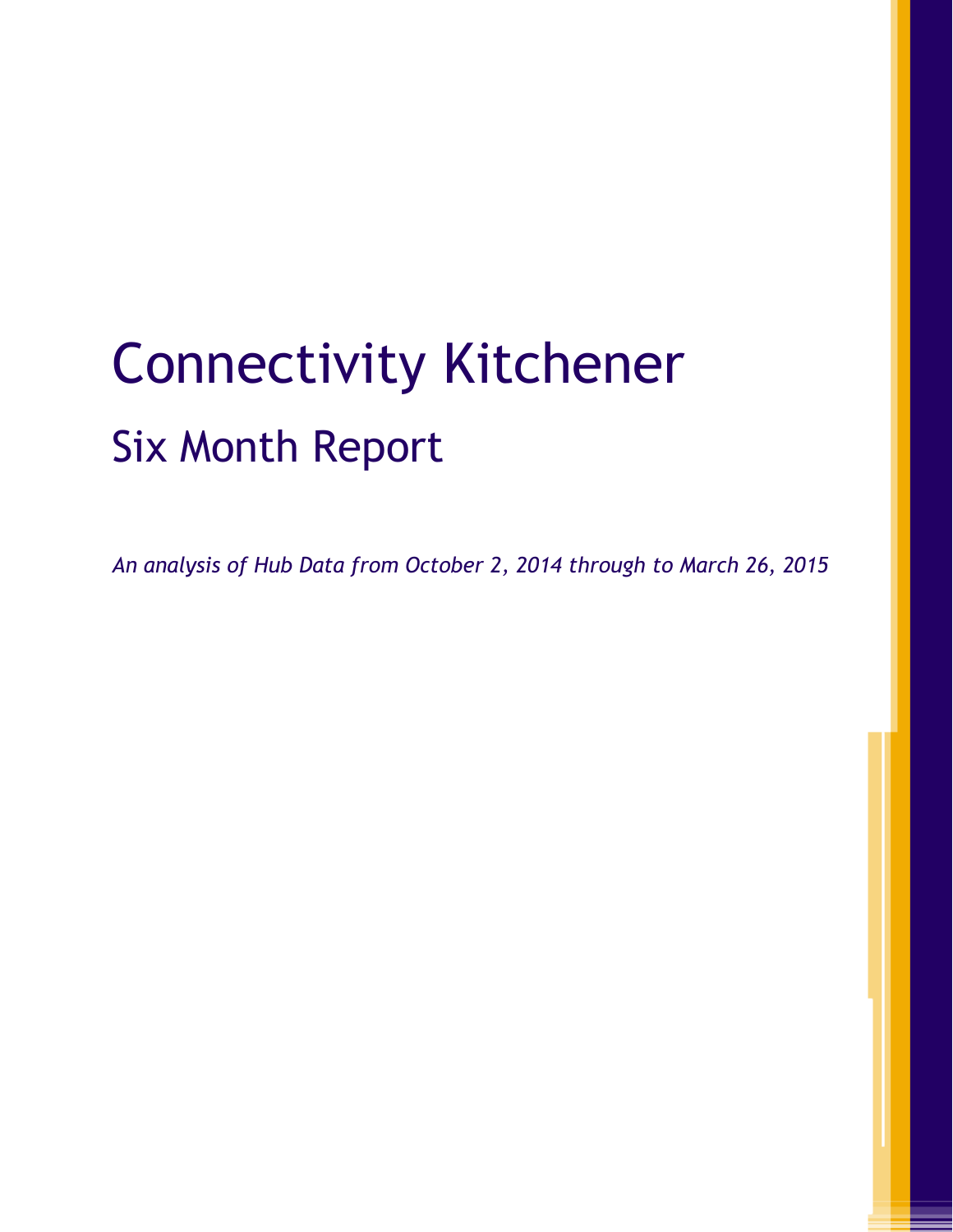#### **This report was compiled by:**

Sue Coulter, Connectivity Navigator, Carizon Family and Community Services Jen Wilson, Support Services Coordinator, Carizon Family and Community Services

#### **For more information please contact:**

Sue Coulter 1-519-743-6333 x220 scoulter@carizon.ca

#### **Connectivity Kitchener**

Connectivity Kitchener was launched on October 2, 2014 by Carizon Family and Community Services, in partnership with Waterloo Regional Police Services and with the support of the Waterloo Region Crime Prevention Council.





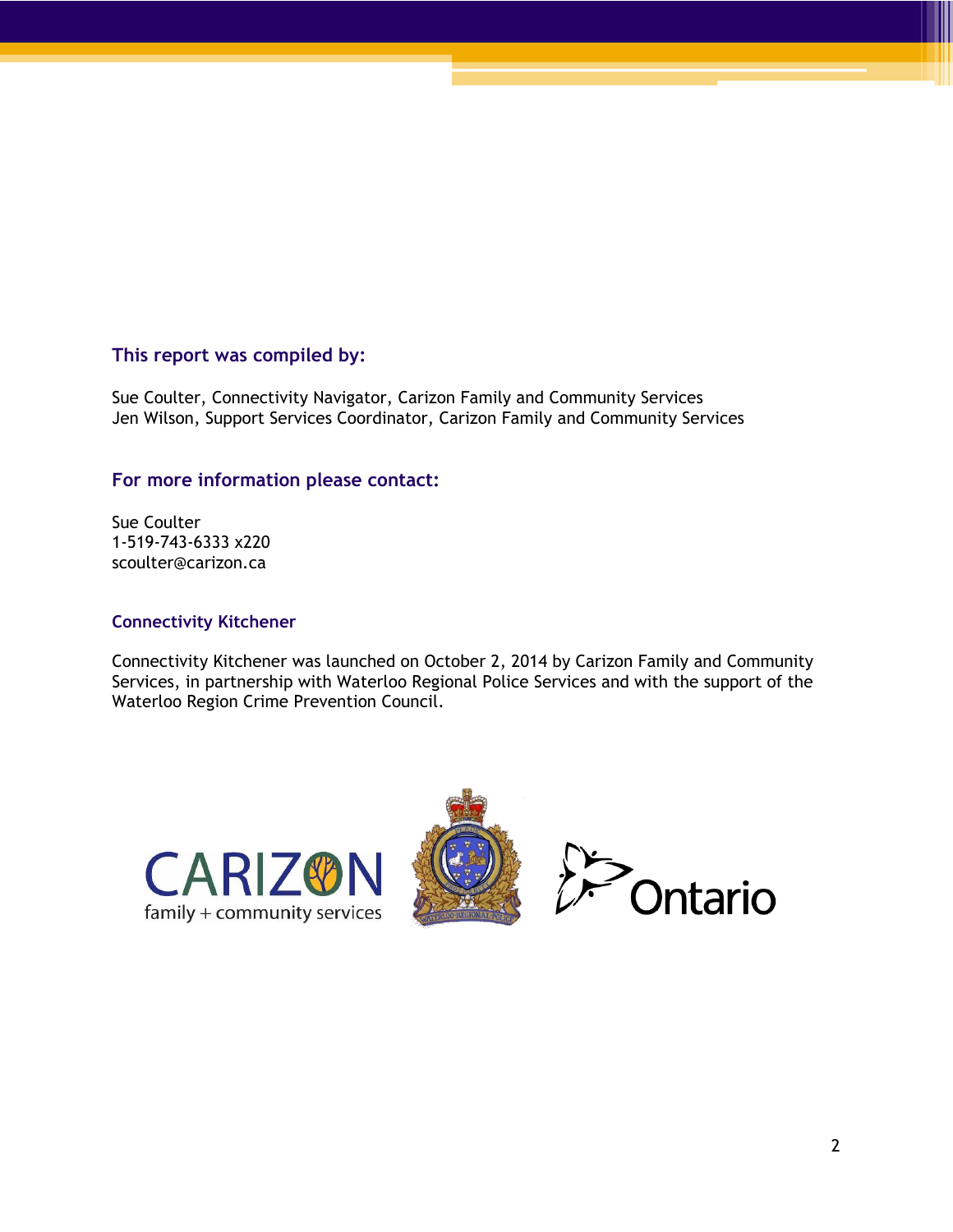# **Table of Contents**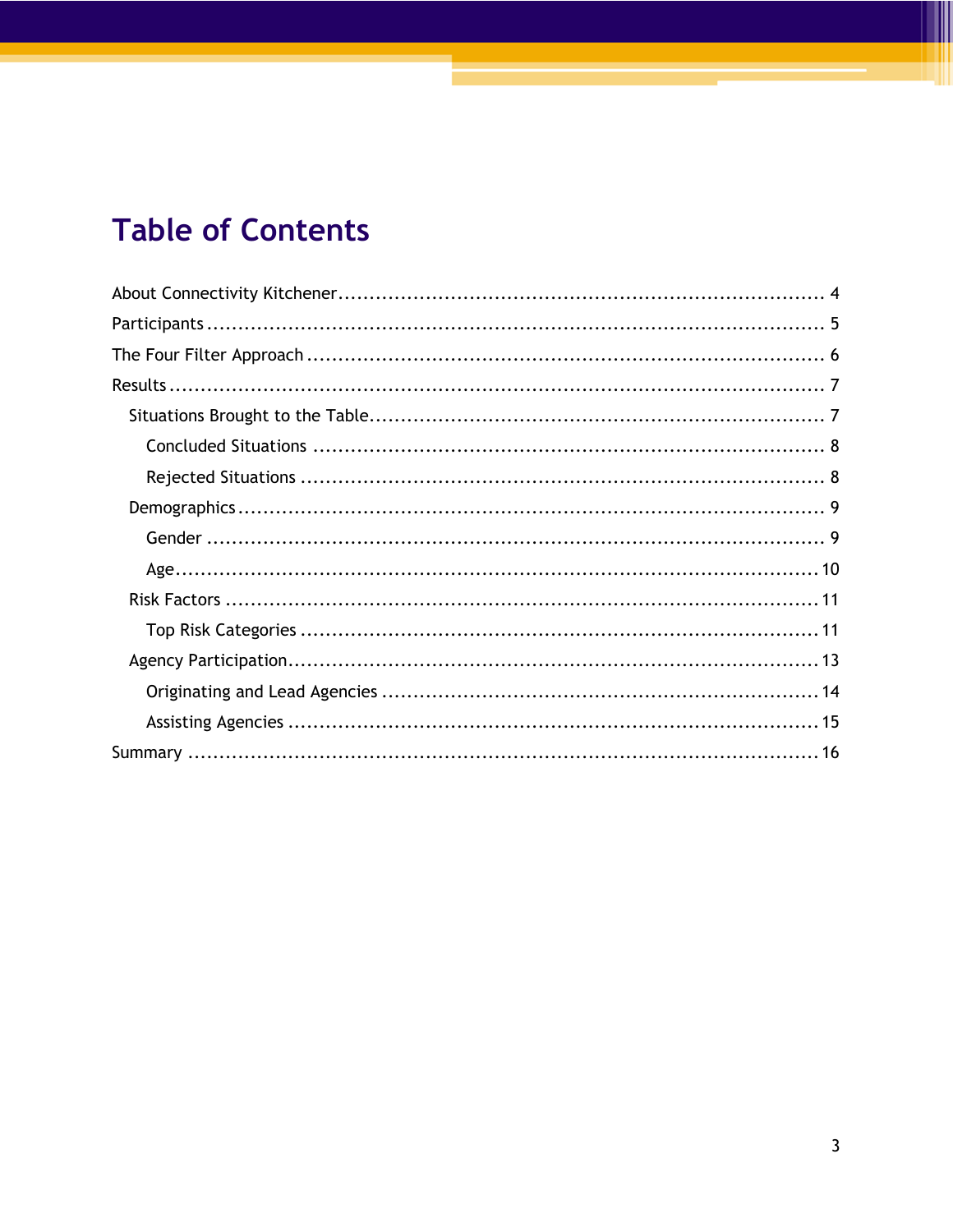# <span id="page-3-0"></span>**About Connectivity Kitchener**

In January 2013, the Waterloo Wellington Local Health Integration Network (WWLHIN), Waterloo Regional Police Services (WRPS) and the Waterloo Region Crime Prevention Council introduced the Saskatchewan model of supporting those most at risk in their communities. In the past year, pilot projects have begun in several communities in Ontario. Connectivity Cambridge and North Dumfries started in January, 2014.

Connectivity Kitchener was launched on October 2, 2014, by Carizon Family and Community Services and in partnership with Waterloo Region Police Services. It serves Kitchener, Waterloo, Wilmot, Woolwich and Wellesley.

Connectivity brings health and social service agencies to a weekly meeting, to collaboratively and proactively address situations of elevated risk and support individuals to access the services they need. In doing so, organizations and systems are immediately responsive and begin to make systematic improvements to improve service delivery, with the long term vision of reducing emergency room admissions, child protection cases, prosecutions, violent crime and youth victimization.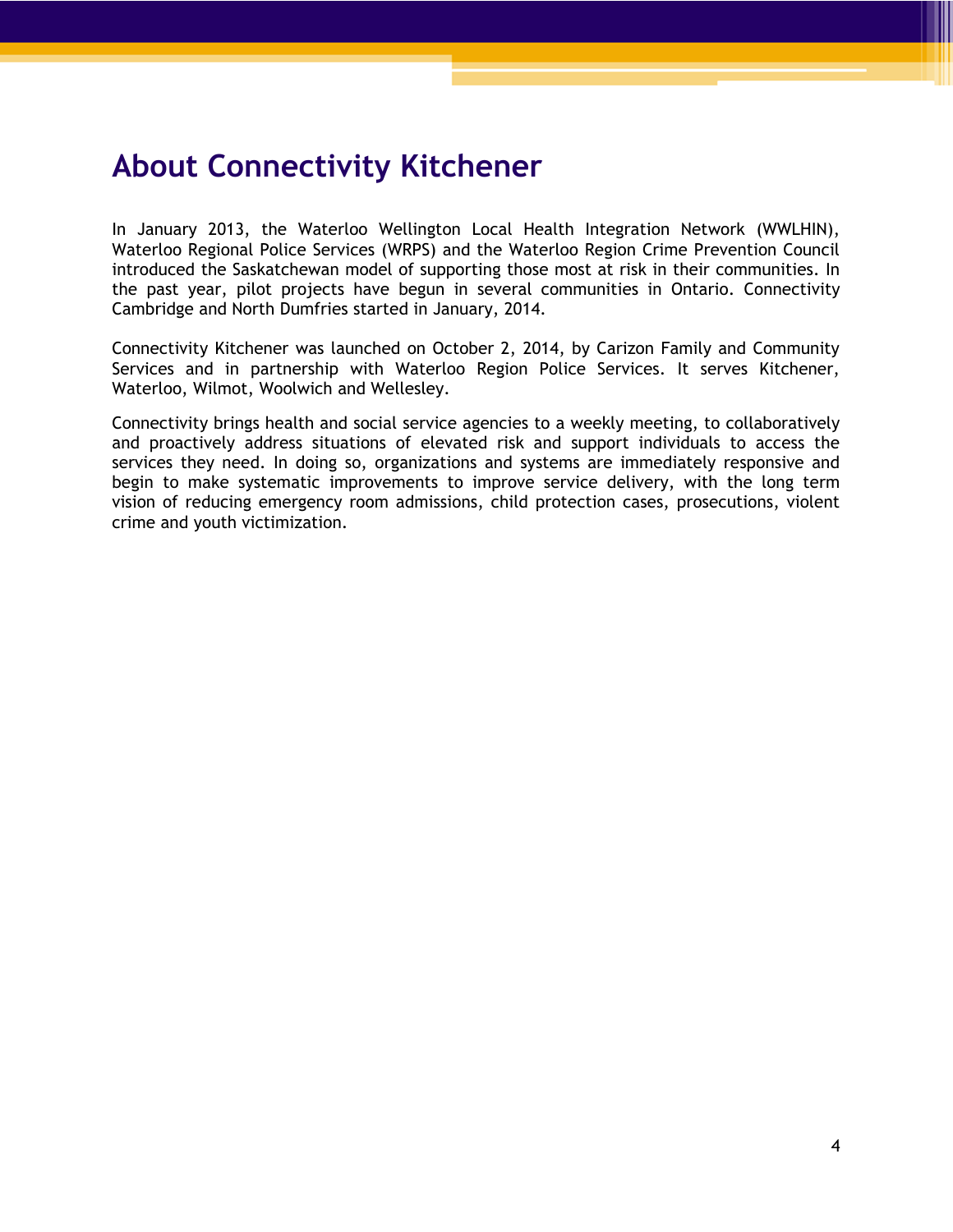# <span id="page-4-0"></span>**Participants**

As of March 26, 2015, Connectivity Kitchener was comprised of 23 partner agencies.<sup>1</sup> Agencies were asked to select representatives who were able to take immediate action, work collaboratively, and think outside the box. This includes front line workers, managers, and executive directors, depending on how each organization operates.

| <b>Connectivity Kitchener Partner Agencies</b>         | <b>Acronym</b>         |
|--------------------------------------------------------|------------------------|
| <b>Canadian Mental Health Association</b>              | <b>CMHA</b>            |
| Carizon Family and Community Services                  | Carizon                |
| Community Care Access Centre/Elder Abuse Response Team | <b>CCAC</b>            |
| <b>Family and Children Services</b>                    | <b>FACS</b>            |
| <b>Family Violence Project</b>                         | <b>FVP</b>             |
| <b>Front Door</b>                                      | <b>Front Door</b>      |
| <b>Grand River Hospital</b>                            | <b>GRH</b>             |
| Interfaith Community Counselling Centre                | Interfaith Counselling |
| Kitchener-Waterloo, Wilmot, Woolwich and Wellesley     | <b>Health Links</b>    |
| <b>Community Ward/Health Links</b>                     |                        |
| Lutherwood                                             | Lutherwood             |
| <b>Ministry of Children and Youth Services</b>         | <b>MCYS</b>            |
| Ministry of Community Safety and Correctional Services | Probation              |
| oneROOF                                                | oneROOF                |
| Promise of Partnership/Carizon                         | Promise of Partnership |
| Ray of Hope                                            | Ray of Hope            |
| Sexual Assault Support Centre                          | <b>SASC</b>            |
| St. John's Kitchen/The Working Centre                  | St. John's             |
| Victim Services Waterloo Region                        | <b>Victim Services</b> |
| <b>Waterloo Catholic District School Board</b>         | <b>WCDSB</b>           |
| Waterloo Region District School Board                  | <b>WRDSB</b>           |
| <b>Waterloo Regional Police Service</b>                | <b>WRPS</b>            |
| <b>Wilmot Family Resource Centre</b>                   | <b>WFRC</b>            |

  $1$  As of May 2015, the following agencies have become partner agencies at Connectivity Kitchener: Developmental Services Resource Centre, Grand River Hospital, Region of Waterloo Social Services, Employment and Income Support, Sexual Assault Domestic Violence Treatment Centre, and St. Mary's Counselling Services.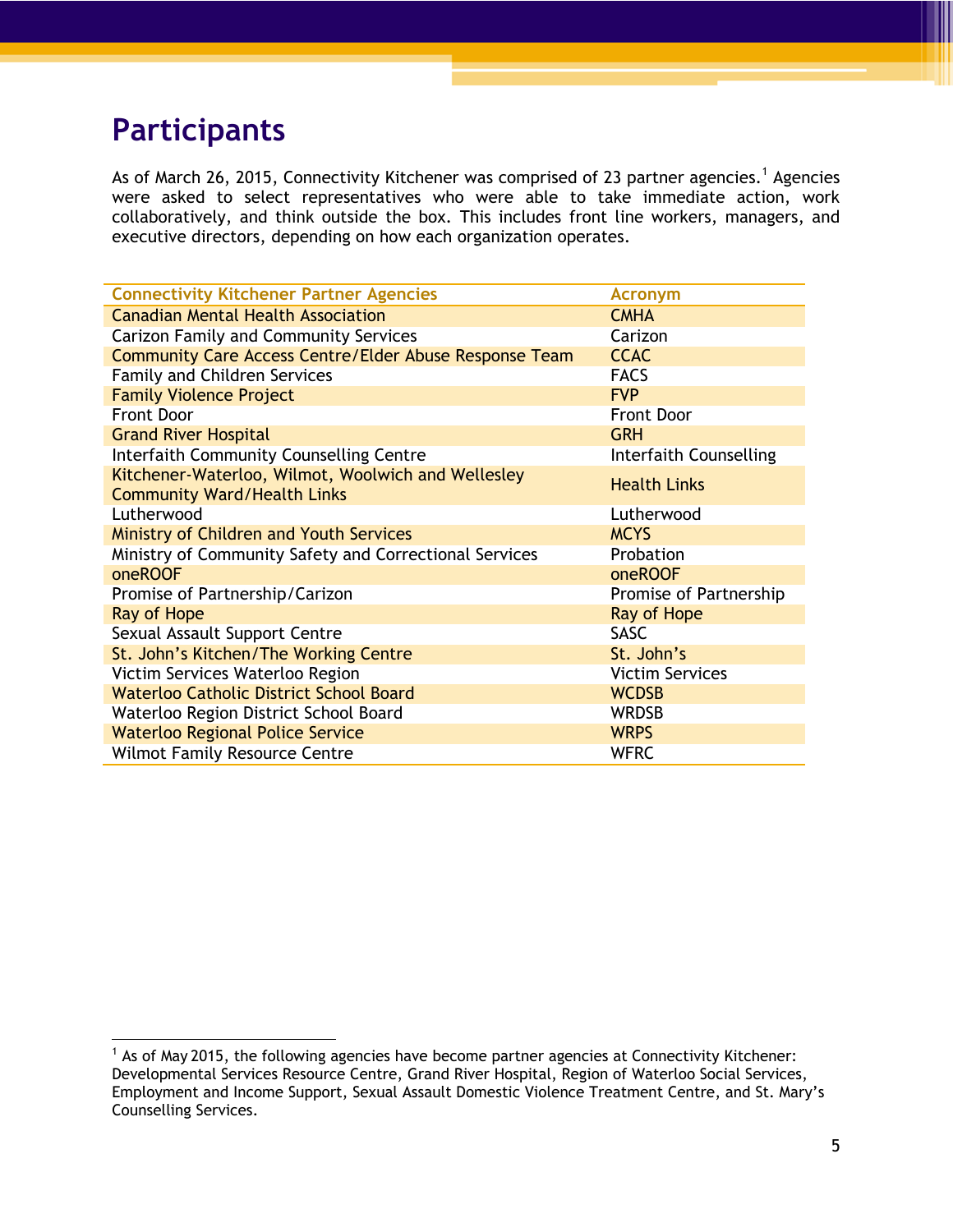# <span id="page-5-0"></span>**The Four Filter Approach**

Confidentiality is very important to this work. All members of the table sign non-disclosure agreements. Information shared follows a four filter model based on the Prince Albert Hub model that allows the members of the table to screen situations. This approach utilizes a model of determining acutely elevated risk utilizing knowledge of the degree of probable harm and also looks for risks that cross a number of agency mandates.<sup>2</sup>

#### **Filter One**

 This filter is applied at an agency level to determine whether the risk factors are beyond the scope or mandate of the agency that brings it forward and also to consider whether other agencies are already involved and whether there are gaps.

#### **Filter Two**

 At this stage, a situation is brought to Connectivity and is discussed using de identifying information. The professionals at the table will collectively decide what the risk factors are, and whether or not these factors meet the standard of acutely elevated risk. If it does, confidential and necessary information will not be shared and the situation will not be discussed further at the table.

#### **Filter Three**

If the elevated risk threshold is met then limited identifying information will be shared at this stage. Agency involvement will be determined and further discussion of the situation will be determined at filter Four (separate of the table). Only non-identifying information will be kept in a database at Connectivity, and each situation will be identified by a number, not a name. Agencies involved in interventions will keep their own separate record in accordance with their individual record-keeping policies.

#### **Filter Four**

 $\bullet$  At this stage, the agency representatives involved in the intervention will meet privately to share pertinent information and determine a process of intervention. These agencies are expected to intervene to mitigate the risk as soon as possible. This information is not shared with the larger table, but progress is updated at the following meeting. Obtaining consent for future sharing of information will also be a priority during the initial stages of intervention.

 $^2$  Based on: An Interpretive Guide to Information Sharing Practices in Ontario - Ontario Working Group, Ontario Association of Chiefs of Police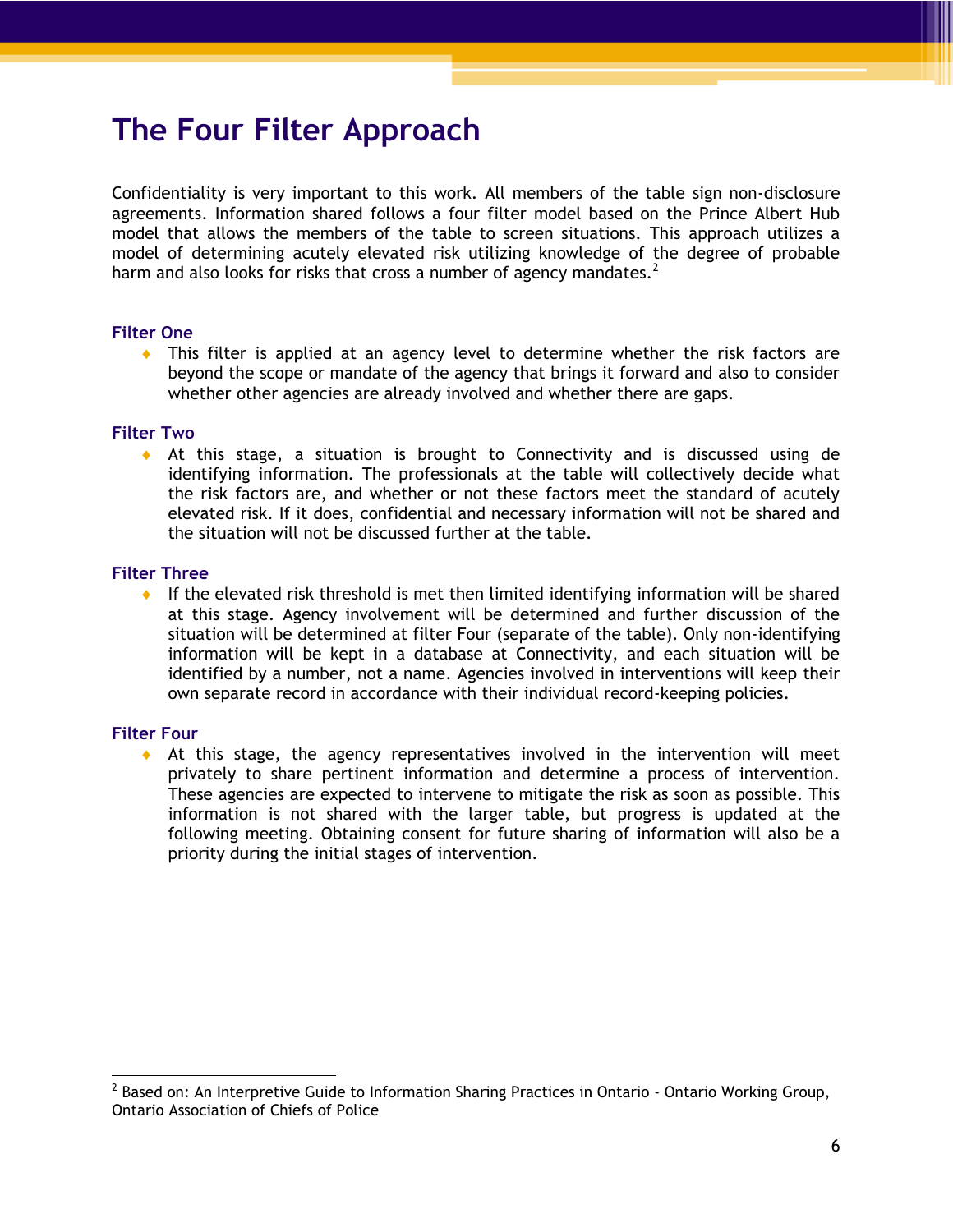# <span id="page-6-0"></span>**Results**

## <span id="page-6-1"></span>**Situations Brought to the Table**

Situations that are typically brought to the table have already gone through Filter One meaning that the situation is determined to go beyond the scope of the referring agency. Typically these situations have escalated in risk and need a collaborative, multi-service response in a timely manner.

Criteria that can be taken into account at this stage include: $3$ 

- $\bullet$  The intensity of the presenting risk factors, as in: Is the presenting risk of such concern that sharing of personal and confidential information may be justified by bringing the situation to the table for discussion?
- Is there a reasonable expectation of probable harm if nothing is done?
- Would that harm constitute damage or detriment and if not mere inconvenience to the individual, family, community or to the service providers?
- Did the agency do all it could to mitigate the risks before bringing forward the situation?
- Are the risks applicable across multiple agencies?
- Is it reasonable to assume that disclosure to the table will help minimize or prevent the anticipated harm?

If we're talking imminent risk, we're getting emergency services involved to deal with that and mitigate that. If we're talking acutely elevated, it's if we don't do something in the next week, this could really deteriorate.

*Erin Scott, Critical Events Response Administrator, Waterloo Region District School Board*

Connectivity Kitchener had 45 situations presented at the table in the first six months of operations. Of these situations, 41 were deemed to be at acutely elevated risk and were opened for discussion, and four cases were rejected.

As of March 26, there were eight situations that were not yet concluded. Three of those were opened on March 26. The other five were still open as lead and assisting agencies were still in the process of mitigating risk.



 <sup>3</sup> Based on: An Interpretive Guide to Information Sharing Practices in Ontario - Ontario Working Group, Ontario Association of Chiefs of Police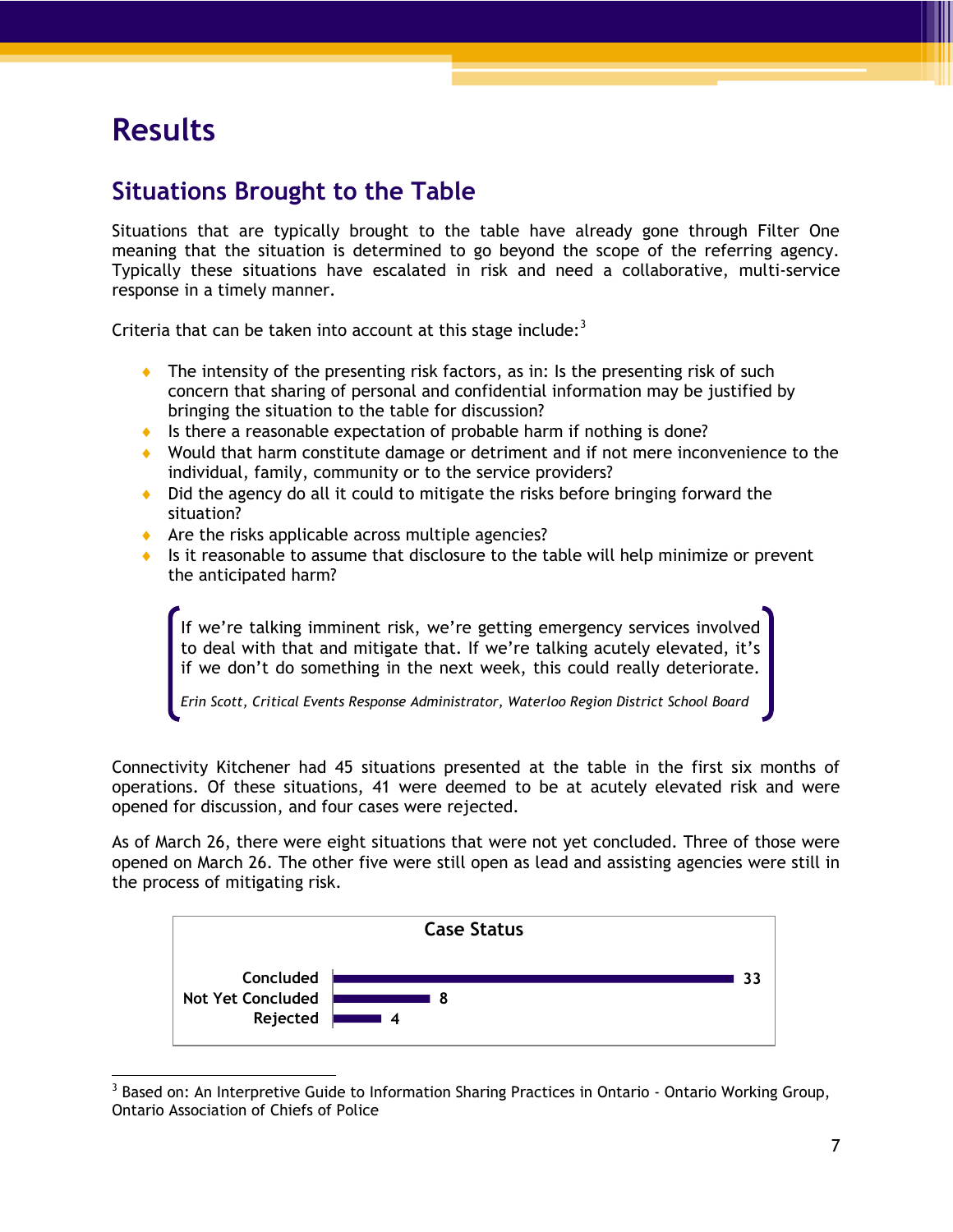## <span id="page-7-0"></span>*Concluded Situations*

The majority of cases that were concluded in the first six months were closed because those involved were connected to services (85%, n=28). Two situations were closed because services were refused, and in one situation information was provided but services were not immediately accessed. In the final two situations, agencies were unable to locate the individual after the situation was brought to the table.



#### <span id="page-7-1"></span>*Rejected Situations*

Situations are marked as Rejected in the Hub Data if they do not meet the threshold for acutely elevated risk, or if the presenting agency has not yet exhausted all internal options. This means that the situation was not opened at the table, but it does not mean that the situation was left unaddressed. It is still possible for a discussion to take place without identifying information being disclosed, and for organizations to provide support and coordinate away from the table. If the situation changes, it can be brought back to the table for re-assessment.

Of the four cases that were rejected, two were found to already be connected to services that could mitigate the risk. One of the benefits of the table is increased information sharing between agencies, and the ability to quickly assess whether an individual or family is already connected to appropriate services. The other two situations were rejected because the originating agency had not yet exhausted the available options to address the issue. In all four situations, participants provided support away from the table.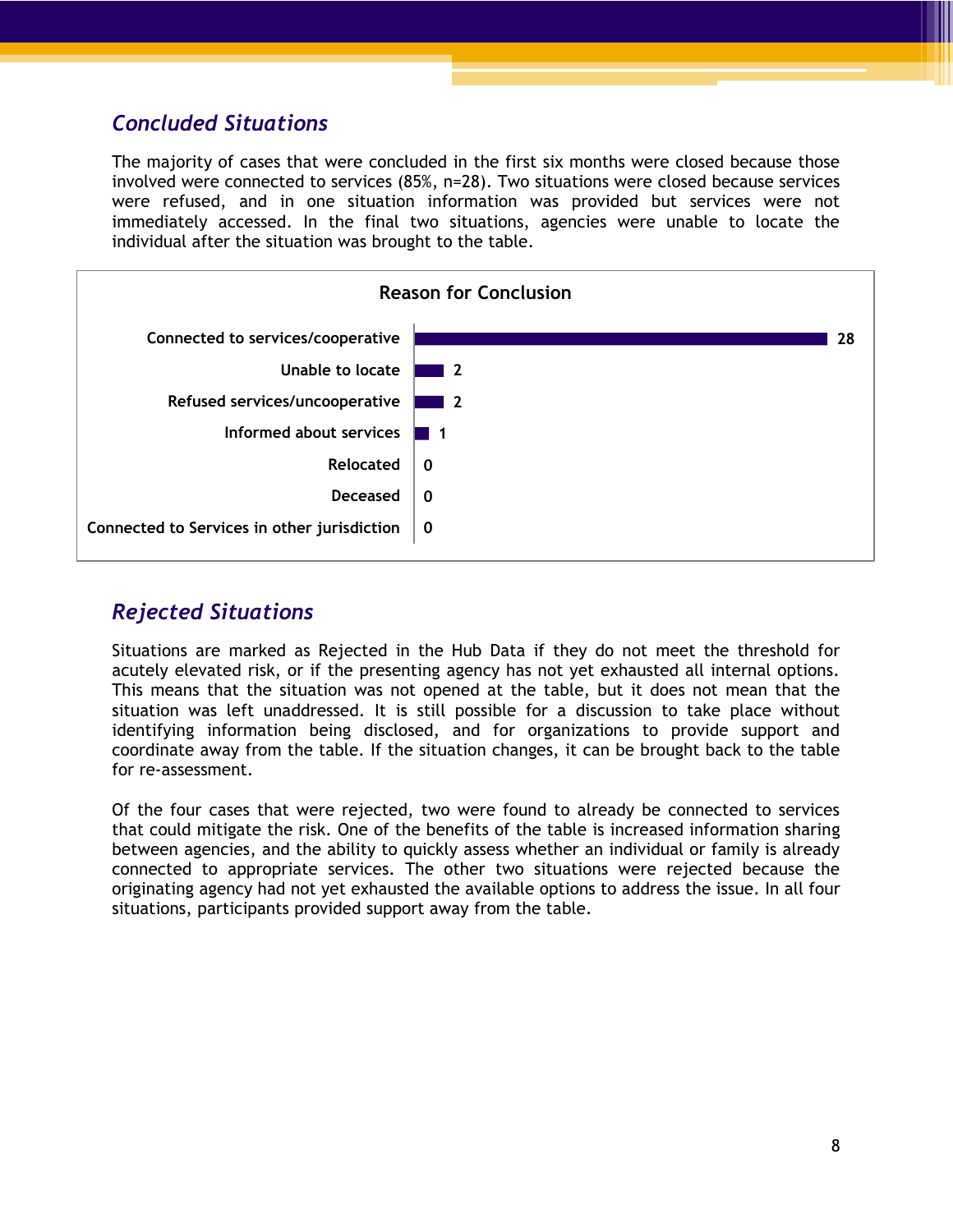

# <span id="page-8-0"></span>**Demographics**

The types of situations are identified as dwelling, environmental, family, neighbourhood, or person. All of the 45 situations brought to Connectivity Kitchener fell into the category of person.

## <span id="page-8-1"></span>*Gender*

The division of persons identified as males versus females was close to equal, with 53% female (n=24) and 47% male (n=21). The third gender option of Unknown was not selected for any of the situations.

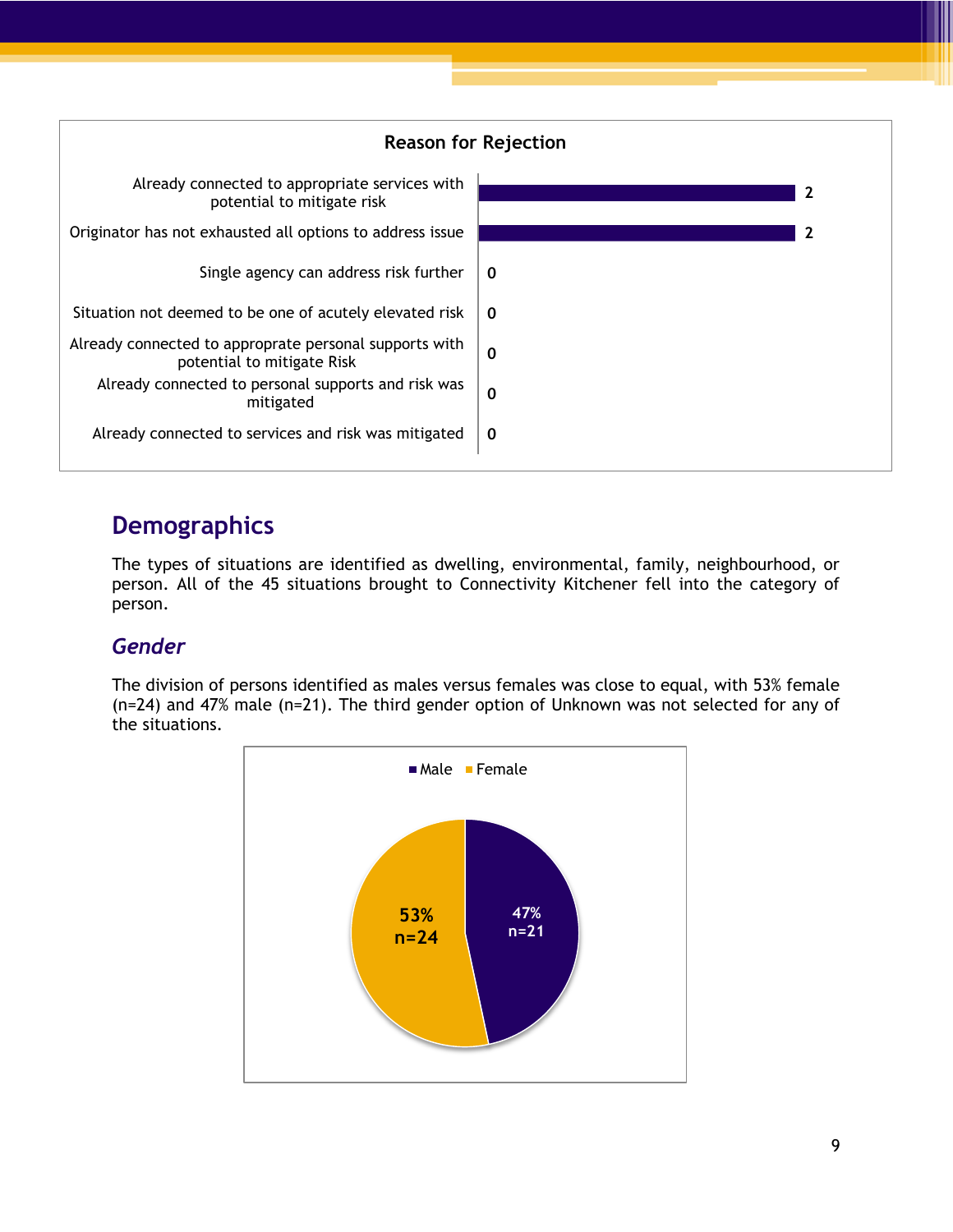## <span id="page-9-0"></span>*Age*

The age ranges used for the Hub Data are outlined below. None of the situations fell into the age category 0-5 (Infant) and only three fell into the 60+ category (Older Adult). Of particular note is that 31% (n=14) were youth between the ages of 12-17. Overall, the majority of situations involved individuals under the age of 30 (60%, n=27).



| Range              | n  | %              |
|--------------------|----|----------------|
| Infant $0-5$       | 0  | 0              |
| <b>Child 6-11</b>  | 1  | $\overline{2}$ |
| Youth 12-15        | 8  | 18             |
| Youth 16-17        | 6  | 13             |
| <b>Adult 18-24</b> | 10 | 22             |
| <b>Adult 25-29</b> | 2  | 5              |
| <b>Adult 30-39</b> | 5  | 11             |
| <b>Adult 40-59</b> | 10 | 22             |
| Older Adult 60+    | 3  |                |
|                    |    |                |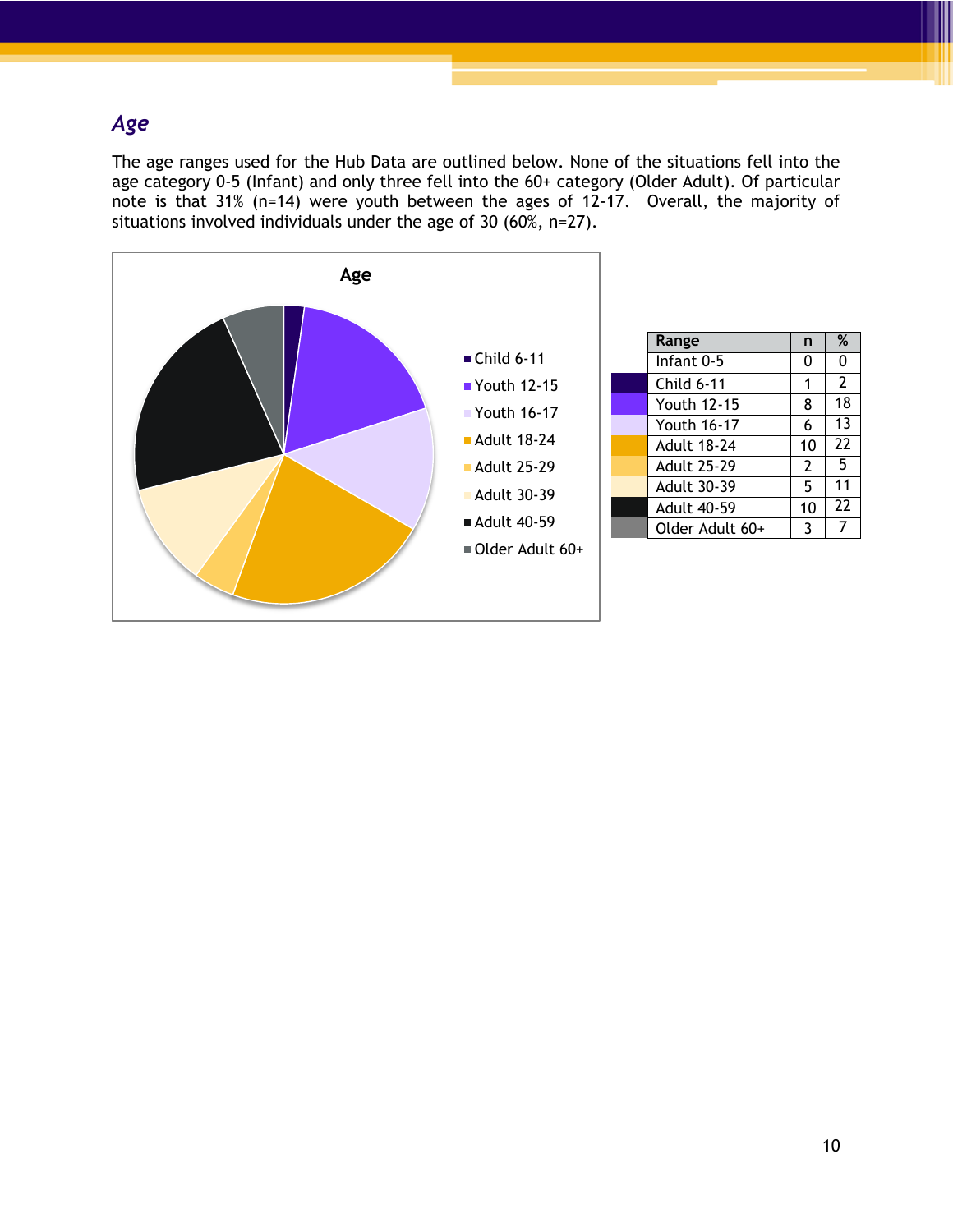## <span id="page-10-0"></span>**Risk Factors**

The Hub Data is comprised of 26 Risk Categories, which are further broken down into 102 Risk Factors.

## <span id="page-10-1"></span>*Top Risk Categories*

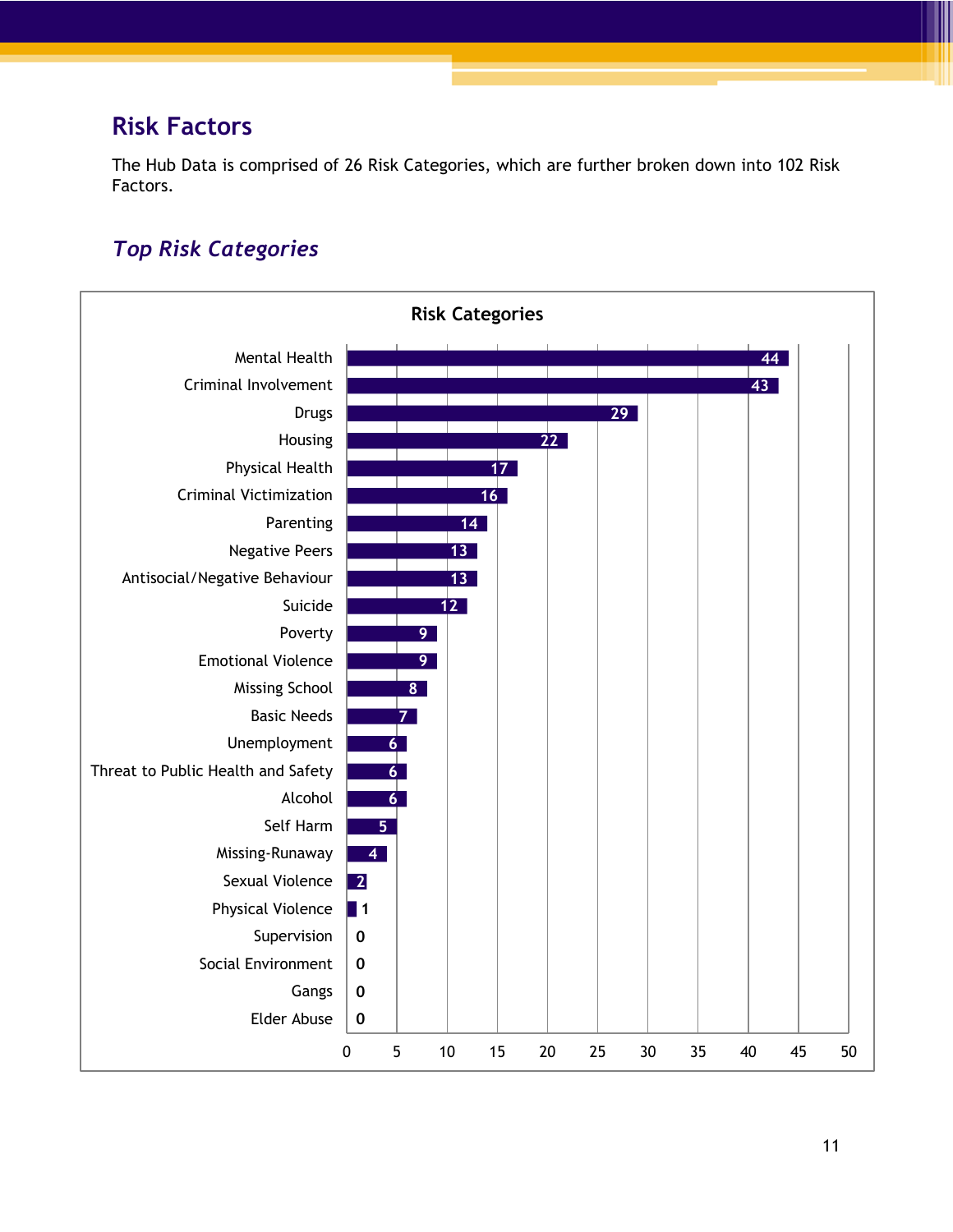A total of 286 risk factors were identified for the 45 situations brought to the table (an average of six risk factors per situation). The top two risk categories were Mental Health, and Criminal Involvement.

These two categories are broken down into risk factors below. The predominant Mental Health risk factor was a suspected mental health problem (57%, n=25), which is defined as "suspected of having a mental health problem (no diagnosis)". This risk factor captures any situation where there was no known diagnosis, but sufficient reason to suspect a mental health problem was present.



The predominant Criminal Involvement was threat (33%, n=14). This risk factor captures any situation where the individual has been suspected, charged, arrested or convicted for uttering threats. It is important to note that it is not necessary for charges to have been laid in order to identify this risk factor.

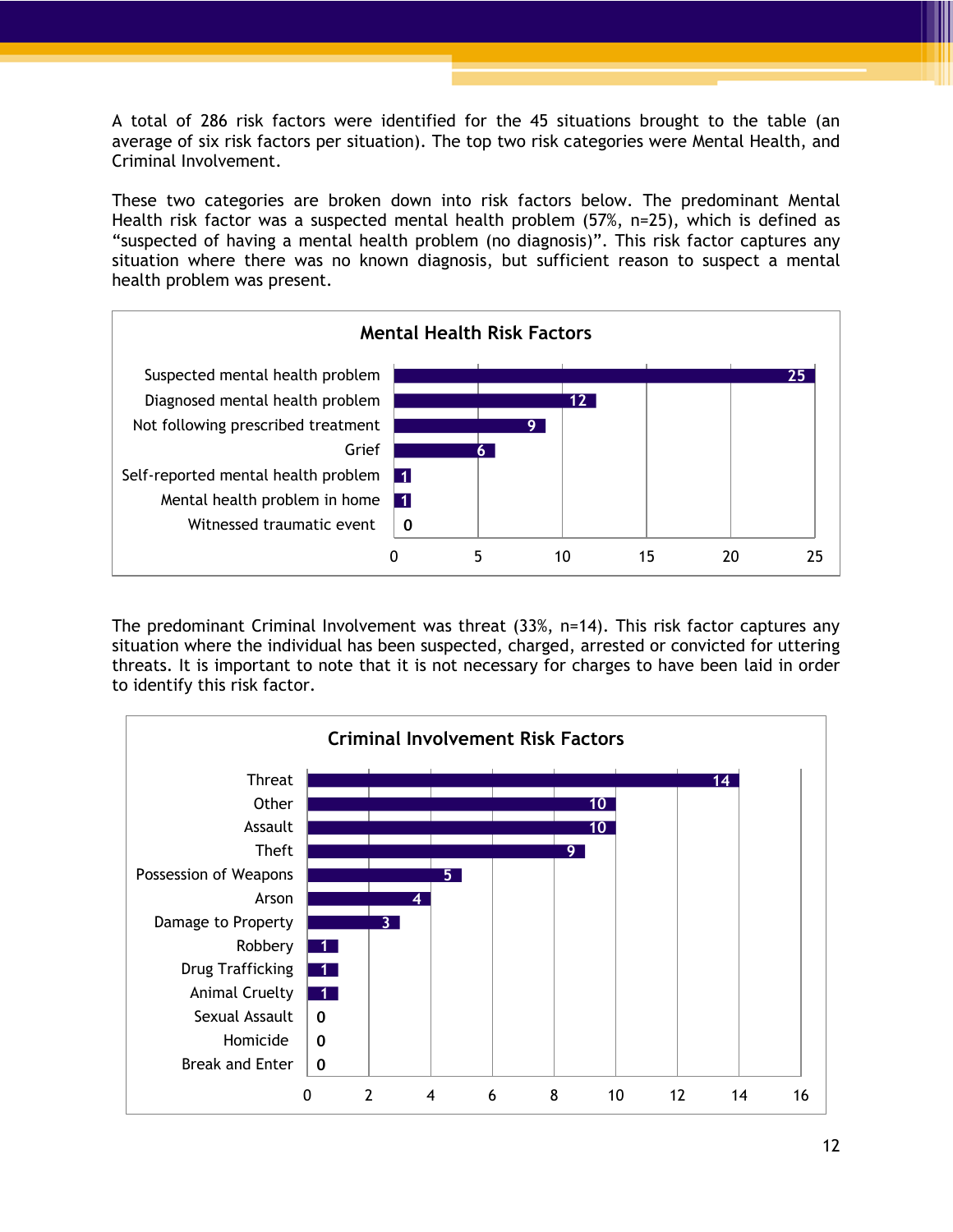## <span id="page-12-0"></span>**Agency Participation**

As previously mentioned, Connectivity Kitchener was comprised of 23 partner agencies by March 26, 2015. Agency participation continues to evolve as new agencies are introduced to the work of Connectivity Kitchener and find the best way to engage with the process. In addition to partner agencies, the table also has secondary supports, non-Hub agencies identified to provide support for specific situations, and visitors to the table.

| <b>Secondary Supports</b>      |
|--------------------------------|
| Lutherwood - Whatever It Takes |
| Service Resolution             |

**Non-Hub Agencies** Kitchener Fire Department<sup>4</sup> Ontario Works Promise of Partnership<sup>5</sup> Sexual Assault Domestic Violence Treatment Centre<sup>6</sup> St. Mary's Counselling<sup>7</sup> YWCA

#### **Visitors**

Guelph Enterprise Project Local Health Integration Network Waterloo Region Police Services – Domestic Violence Investigation Branch

<sup>&</sup>lt;sup>4</sup> The Kitchener Fire Department approached Connectivity Kitchener and presented a situation at the table on March 26, 2015.

 $<sup>5</sup>$  Promise of Partnership became a partner agency on December 4, 2014 after providing support as a</sup> non-Hub agency prior to that.

<sup>6</sup> The Sexual Assault Domestic Violence Treatment Centre became a partner agency on May 14, 2015 after providing support as a non-Hub agency prior to that.

 $^7$  St. Mary's Counselling became a partner agency on April 2, 2015 after providing support as a non-Hub agency prior to that.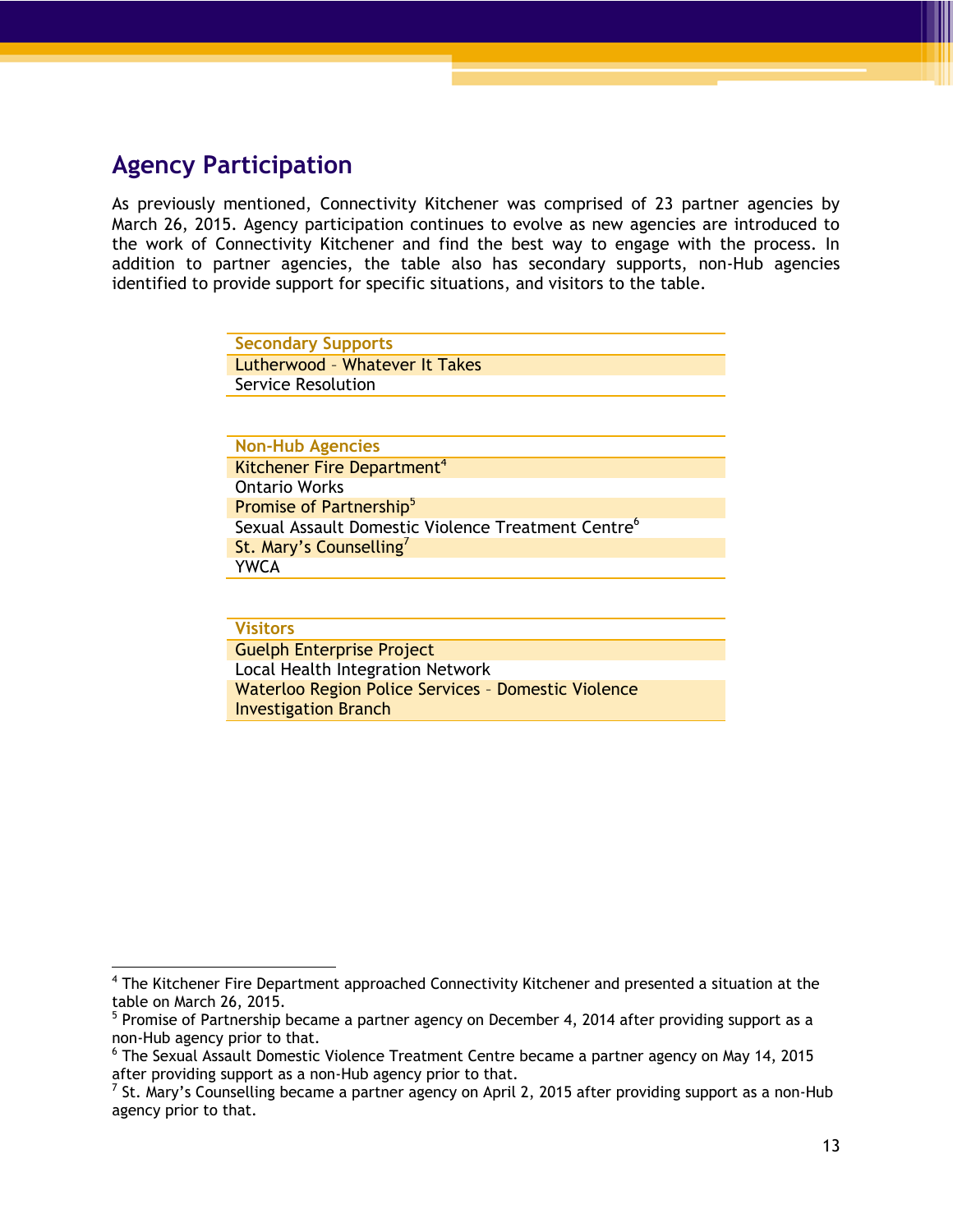#### <span id="page-13-0"></span>*Originating and Lead Agencies*

The agency that presents the situation to the table is called the Originating Agency, and the agency that takes the lead to address the situation is called the Lead Agency. There are originators for all 45 situations that were brought to the table, and leads for the 39 cases that were opened.

WRPS originated 25 situations during the first six months, more than twice as many as any other organization (53% of total situations). However, there were only five situations where WRPS took the lead (13% of opened situations). This demonstrates that the majority of situations being brought to the attention of the police are being redirected to more appropriate lead agencies.

> [I]t's really good the police bring [situations] forward. In other communities, they don't, and the options are incarceration, charges, detention. Here, there's an option to engage at a faster pace at the front end to avoid that criminalization.

Stephanie Mestancik, Supervisor, Program Development, Region of Waterloo Social Services, Employment and Income Support

oneROOF took the lead most frequently (23%, n=9), and also originated the second most situations (18%, n=8). CMHA, Health Links, and Front Door all took the lead for one or more situation each, although they did not originate any situations.

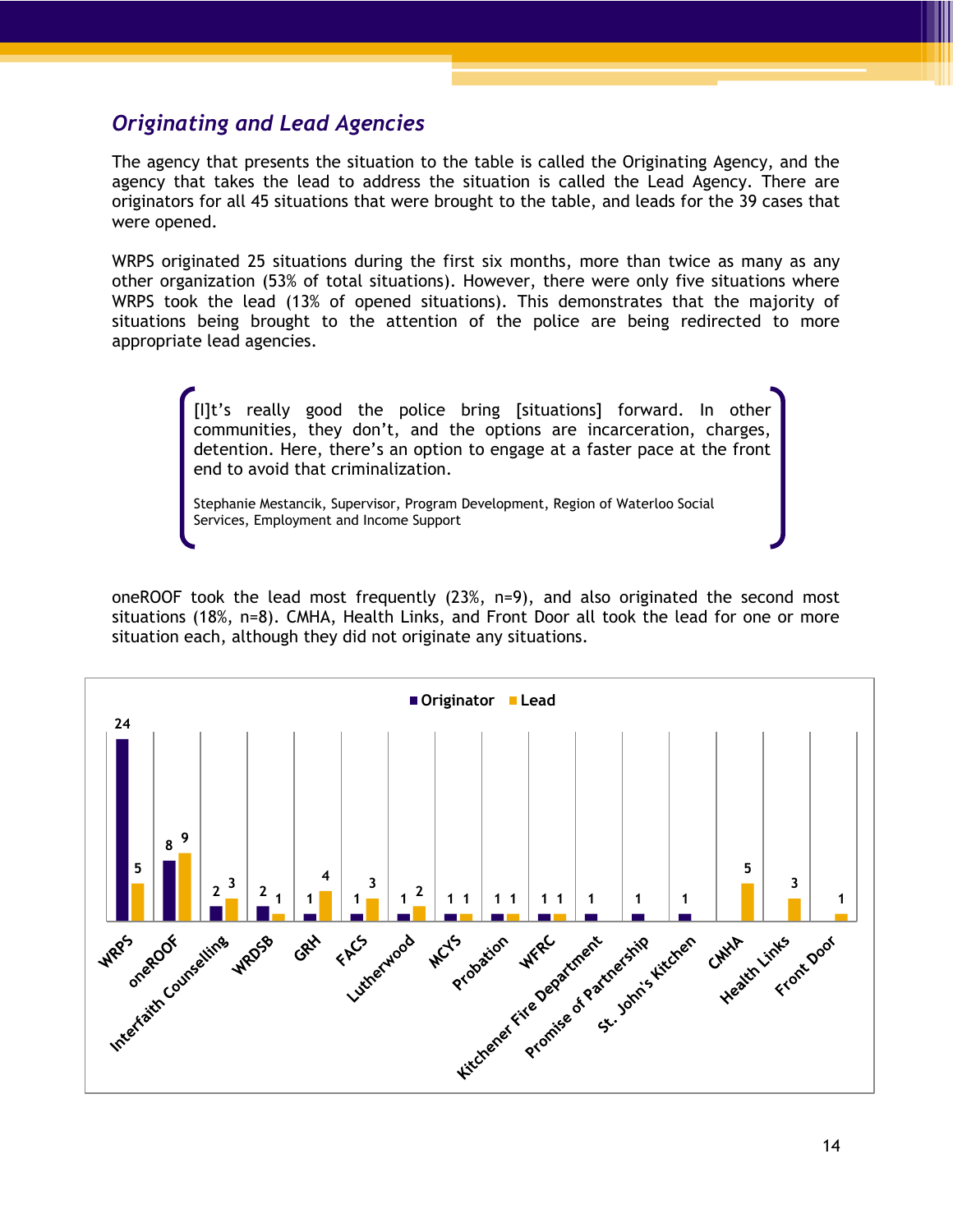#### <span id="page-14-0"></span>*Assisting Agencies*

The majority of Connectivity Kitchener partner agencies took on the role of assisting agency for one or more situations (91%, n=21). Assisting agencies may be able to provide historical information, current information, provide access to their agency services, draw on preexisting relationships to build support, or contribute to brainstorming outside-the-box solutions. If a situation evolves, new assisting agencies can be added or current assisting agencies can step down if their support is no longer required.